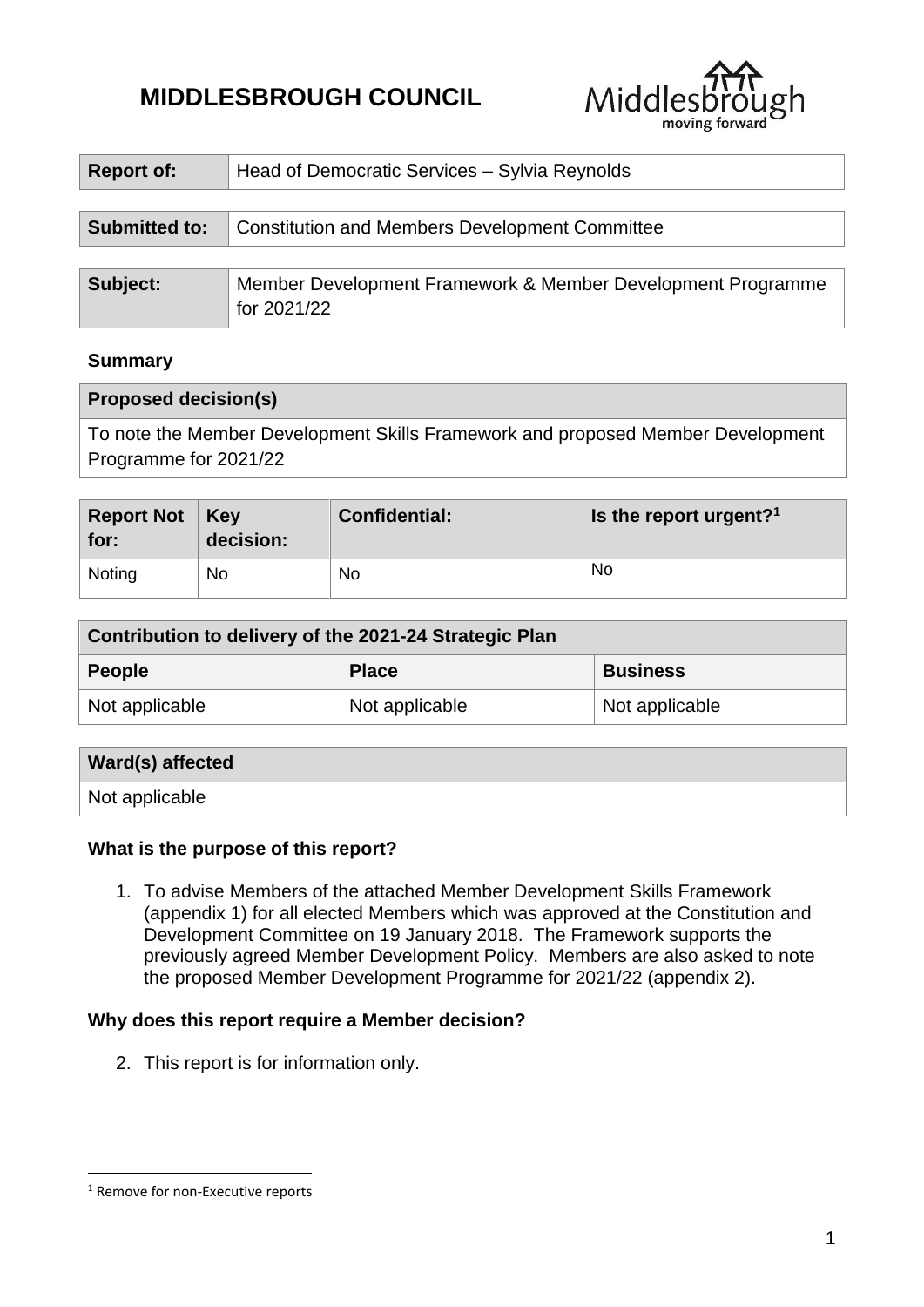#### **Report Background**

- 3. At the Constitution and Member Development Committee held on 11 November 2016, it was agreed that a Skills Framework for Members be introduced which would help identify individual development needs around the following competencies:
- Local leadership;
- Partnership working
- Communication skills
- Political understanding
- Scrutiny challenge; and
- Regulatory and monitoring
- 4. The above competencies form part of the Local Government Associations (LGA) Political Skills Framework which sets out the key knowledge and skills needed to support new and experienced councillors in their efforts to develop the knowledge and skills to be effective in their role.
- 5. Much of the framework will be delivered internally and Members would still in part be supported by officers within Democratic Services, however one key element in delivering the framework would be through self-reflective learning undertaken by the Councillors themselves ie, e-learning, shadowing and coaching.
- 6. This may also be supported by attended at some external events such as the LGA Leadership Academy or events arranged locally, collaborating with other local authorities to minimise costs.
- 7. In order to attend external events such as the LGA Leadership Academy (which incur greater costs), Members would need to meet certain criteria before attendance is approved i.e. shown that the event is relevant to their portfolio/role and have undertaken a personal development plan.
- 8. The Member Development Programme has been designed to support the Member Development Skills Framework and will be a live working document which can be added to at any time. The programme will identify which element of the skills framework the event is aimed at supporting. The programme will be implemented from approval.

## **What decision(s) are being asked for?**

9. That Members note the Member Development Skills Framework and proposed Member Development Programme for 2021/22

#### **Why is this being recommended?**

10.To provide Members with the appropriate skills and knowledge to fulfil their role as an elected member.

#### **Other potential decisions and why these have not been recommended**

11.Not applicable